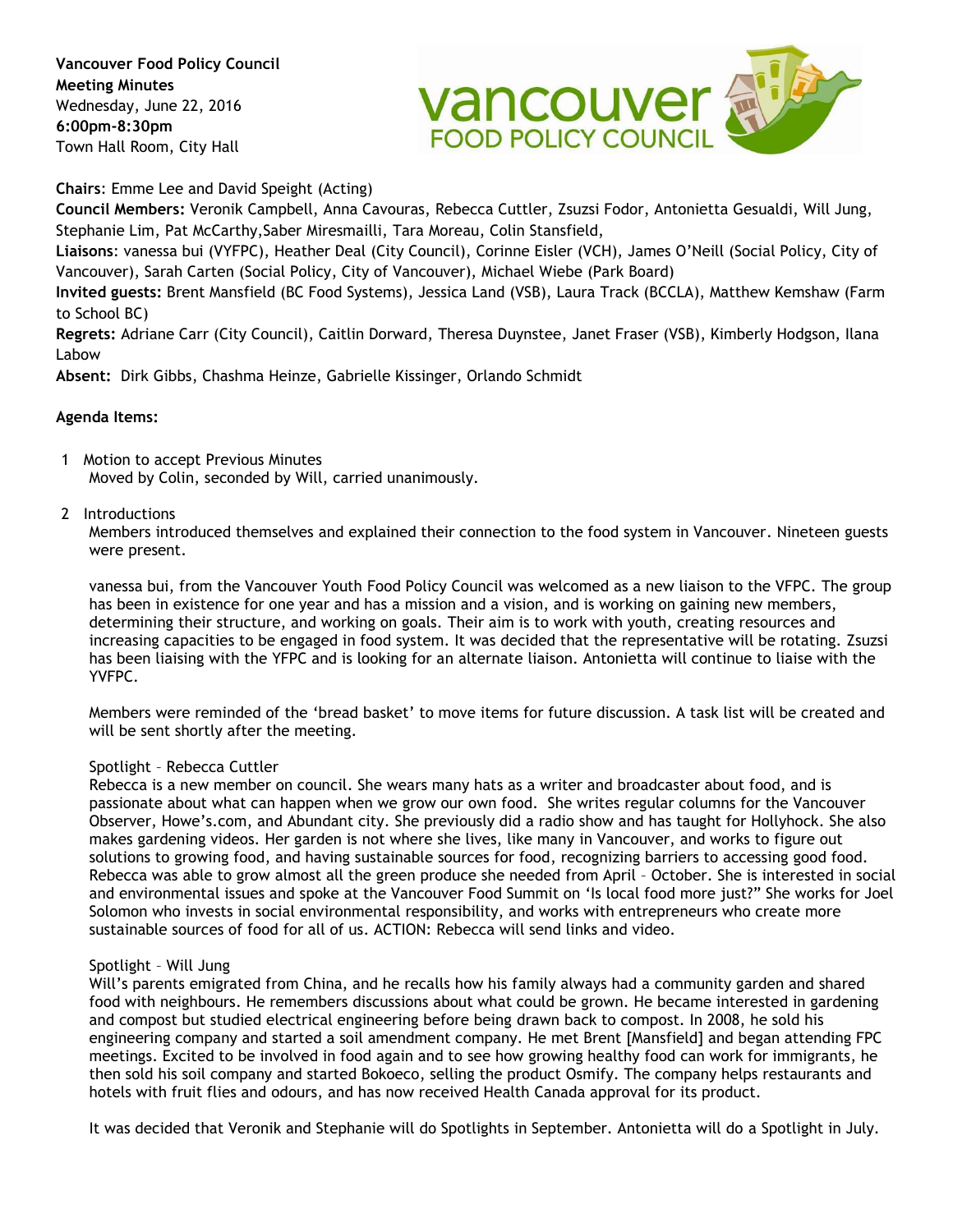# 3 Working Group Updates

Most received by email

Development – there is an emerging issue in False Creek flats – produce row is vulnerable if Malkin is made to be the main route when the viaducts are removed. Members met with presidents and heard valid concerns, as the businesses supply a lot of produce and employ many. There is a reason why the businesses are all together, and they will have issues with trucks getting in and out if redesigned. Caitlin went on a tour with Councillor Meggs and will work with the businesses to see how VFPC can support that group. Their business is around importing food – not local, not small scale, but crucial to local food security. The working group will be meeting before the July meeting and will bring a motion to the council. City Planners and City Council are aware of the Produce Row issue. It is unfortunate that the other option would disrupt Cottonwood gardens.

Development/right-to-food – had a great conference call with Melody and Kevin about pressures in Chinatown's food assets. The working groups will work collectively to address the issue. ACTION: Stephanie will ask Melody to share PowerPoint, and will circulate. For more information, contact the working group.

Leadership group – there are currently three seats to fill. The working group is exploring the process of recruitment and membership. The City has a new process; the VFPC may bring members in early then apply through the formal process. Individuals with communications skills are needed; send suggestions to the Chairs.

# 4 Liaison Updates

# *Reporting Framework*

- **What**? Report on the item (prioritize 2 things that are actionable)
- *Now what*? What VFPC can/should do, what outcome is desired, or discussion

## *Liaisons*

City Staff

Last year, the City and Mayor signed the [Milan Urban Food Policy Pact,](http://www.foodpolicymilano.org/wp-content/uploads/2015/10/Milan-Urban-Food-Policy-Pact-EN.pdf) which spawned a C40s group, a network of 82 cities working on a number of sustainable leadership initiatives, including food. James represented the City at an international meeting last week and presented what is happening in Vancouver. The dialogue will continue over the year. Around 140 cities have signed on to the pact, and the next meeting is in October.

Stop marketing to kids – this group is putting forward campaign packages to reduce the amount of high-fructose beverages marketed to kids and would like to know if the FPC can support this through a motion. The School food working group offered to follow up. ACTION: JAMES will send more info, and put together a description to send to those not here.

• City Council

Food and neighbourhoods - There is a food connection to cities such as Winnipeg, Cleveland, and Detroit where the downtown does not thrive – there is lots of parking, concrete. Parks, art, food bring people downtown. Some cities lost 50% of their population and are looking to revive through building parks, restaurants, and hosting festivals. An "indicator species" of a recovery is the first downtown grocery store. This is a reflection on where we are in Vancouver and the importance of food in building neighbourhoods.

Mayors innovation project – Combatting Obesity conference in Berkley in August, focusing on sugary soda drinks, which are a massive issue everywhere. People look to Vancouver for leadership, and there is much interest in the food strategy.

VCH

Endorsement of Meatless Monday - Corrine can write articles for the public and/or internal to VCH, or can meet with colleagues and let them know that VFPC has endorsed campaign. VCH wants to work with the VFPC on how to fan this out to staff and the public. At next meetings, a task list will be determined to promote the endorsement by FPC.